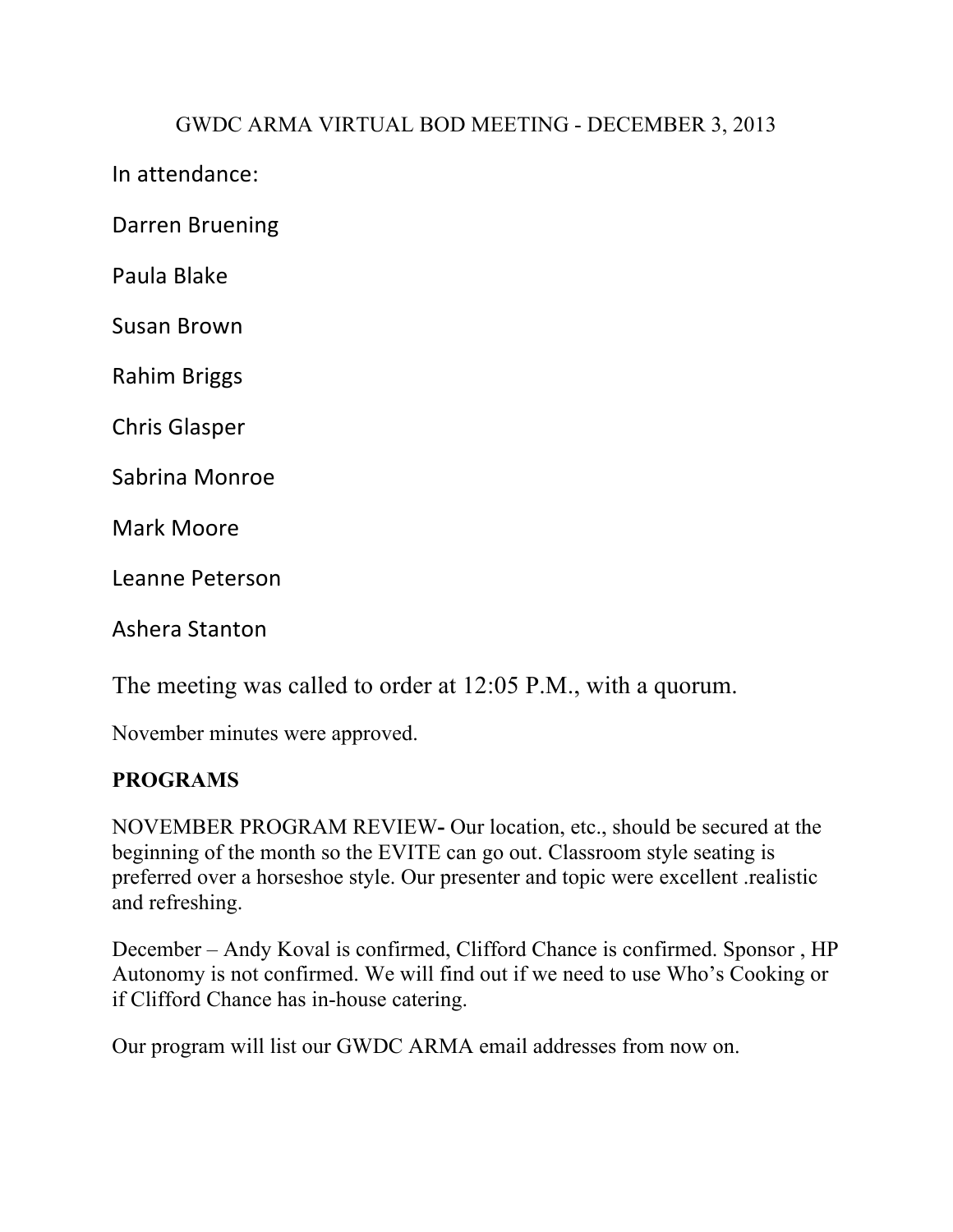January 15 program will have Brian McCauley speaking on privacy at Dickstein Shapiro. Archives System will sponsor (confirmed).

**TREASURER –** Bank of America - Checking- \$3047.46

Investment - \$17,258.13

PayPal- \$2686.38

Petty Cash- \$50.00

The treasurer will order "Square Up" to swipe credit cards. It's compatible with PayPal. Fees are approx. 2.75%, but keying in the info has additional charges over swiping the card.

One of our Directors will be in charge of name tags and door prize tickets. We will look into a better name tag format that we can reuse.

## **WEBSITE**

The final payment has been made to the web developer. The links are working. We will start developing the Spring Seminar page and a Career Development page. There is a method to auto- forward our GWDC ARMA emails to a preferred email.

## **MEMBERSHIP**

The Membership Committee is working on future locations and sponsors. Last month they made phone calls to members to keep our meetings uppermost in their minds. We have a Face Book presence, and will search GWDC ARMA members to invite them to join our page. We will reach out to Jesse Lake to get the password so we can be the Administrator.

**ARMA INTERNATIONAL ROAD SHOW-** ARMA INT'L, will present a seminar and would like local Chapters to promote the event and provide volunteers. They will give us 3 complementary registrations and will provide a royalty of \$10 per person for attendees from our Chapter. As long as they can do the seminar the first or second week in May, we will participate. We don't want this to interfere with our Spring Seminar.